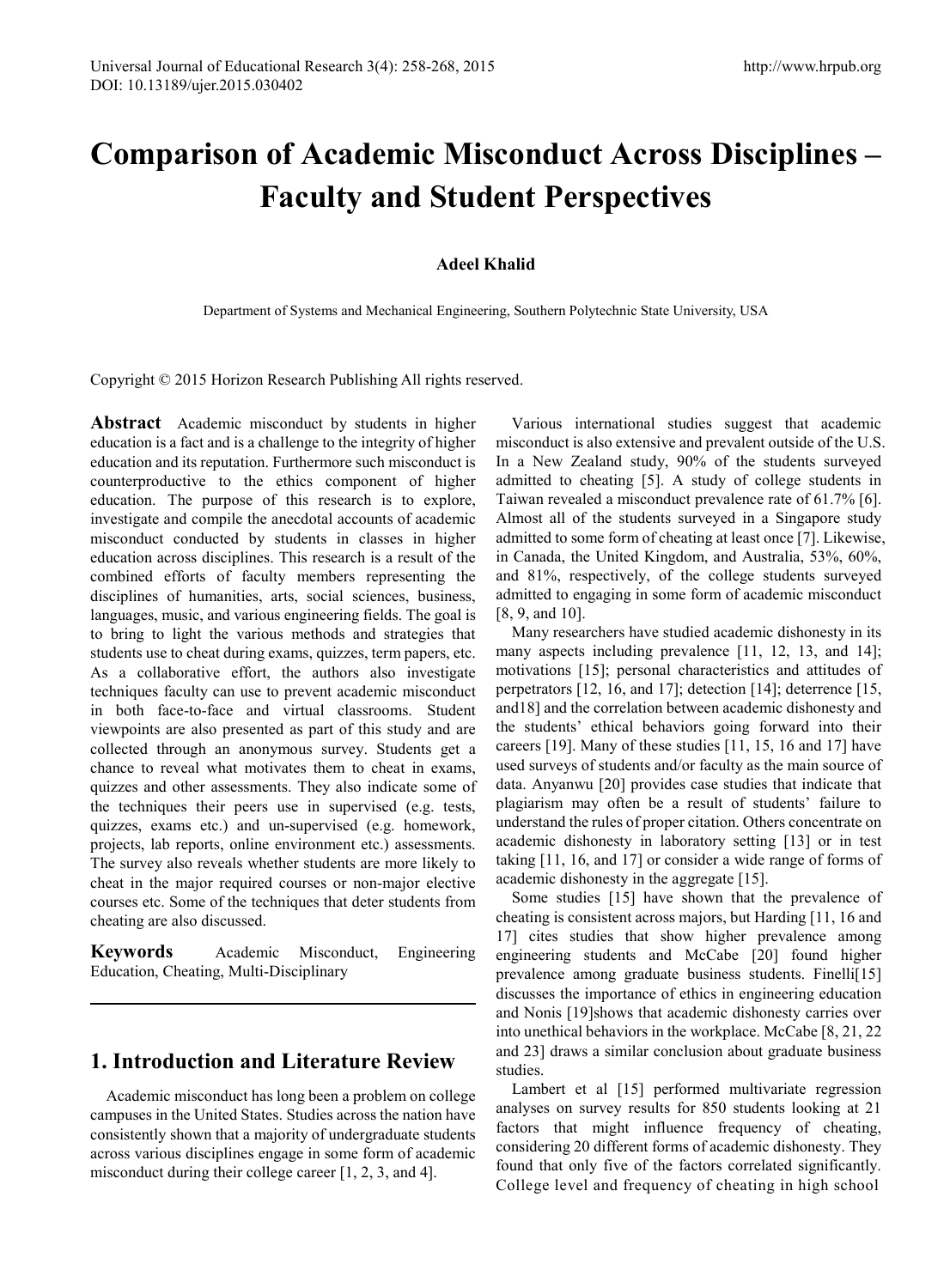correlated at the p≤0.001 level and membership in a fraternity or sorority and two factors relating to beliefs about justification for cheating each correlate at the p≤0.05 level.

Given that unethical behavior of engineers can have unusually large consequences to society as well as employers, that unethical academic practices are prevalent among all students [15] and maybe especially among engineering students [11, 16 17 and24] and that unethical behaviors in school correlate with unethical behaviors in the workplace [19], we in engineering education should be especially concerned about academic dishonesty.

# **2. Faculty Anecdotal Accounts**

The following are a few examples of misconduct that the authors have experienced in their classes. Some of the corresponding remedial techniques are also highlighted.

#### **2.1. Copying Someone's Work in a Test**

Students have sat next to their friends or colleagues during tests and quizzes. One student knew the answer to a given question, and wrote it down and put it in front of them or to a side and then ignored that sheet of paper by not looking at it. The student sitting next to them or behind them then viewed the work done by the first student and copied the material. This is common in quantitative courses where students are asked to solve problems.

Remedy:

- Space students out from each other
- Ask all students to protect their work
- Ensure the professor walks around the class

### **2.2. Using Cellular Devices during a Test**

Students who know an answer to a question have text messaged the answer to their friends in the class. Some students have taken a picture of the exam sheet and texted it to their friends who are not in the room taking the test. That friend then solved the problems and texted back a picture of the solution. Additionally, students have used a phone to store answers or access answers on the web.

Remedy

- Ask all students to put away their cell phones and other electronic devices during tests and exams [25]
- Have a policy in the syllabus about the use of electronic devices during class, tests and exams [26]

#### **2.3. Using Crib Notes**

Students have used crib notes during an exam. These crib notes are printed in a variety of places, not only on slips of paper. For example, students have worn a baseball hat during the exam with notes or answers pre-written on the boards of the hats or students have made notes on a body part, clothing, sneakers, calculators, or calculator covers.

Remedy

- Have a policy in the syllabus that no hats are permitted during exams or quizzes
- Ask students to remove their hats and place them on teacher's desk or in a zippered backpack
- Ask students to store calculator covers in a zippered bag and inspect calculator for writing
- Ensure the professor walks around the class and looks for crib notes
- If a student is caught with crib notes, take up the exam and provide an F as a deterrent

#### **2.4. Using Copies of Previous Exams**

Students shave obtained copies of tests taken by students from another section of the course and used these tests as a resource to obtain solutions for specific test questions. Student have placed the past copy underneath the class exam and "peaked" at it while taking the test.

Remedy

- Change and update the exam questions for every section of the course is taught
- Ask students to return the exam copies
- Do not return tests to students, but go over test solutions with them to ensure they get the necessary feedback and remediation
- Create a bank of tests that will be offered without repetition over 4 consecutive semesters.
- If the course is offered in the fall and spring of each year. This would require that the test copies would have to be maintained over a two year period.
- Explain to students that distributing old exams is a form of misconduct (Student that provided the exam may not understand the complexity and seriousness)

#### **2.5. Misusing Calculators**

Calculators have been used in a variety of ways. For example, students have stored test material, such as formulas and definitions, in a programmable calculator, and then refer to the material during an exam. Also students have archived material in a calculator, so that even after the instructor clears the RAM, the material is still accessible.

Remedy

- Do not allow programmable calculators to be used during exams.
- Clear RAM and archived data from programmable calculators.

### **2.6. Exchanging Answers with another Student Using Verbal Discussion**

Students have whispered answers to one another during an exam. Also, a translator has been involved in this form of misconduct. A group of students from another country attended a college for a year to take classes. The students sat in a group together. Translators were allowed when students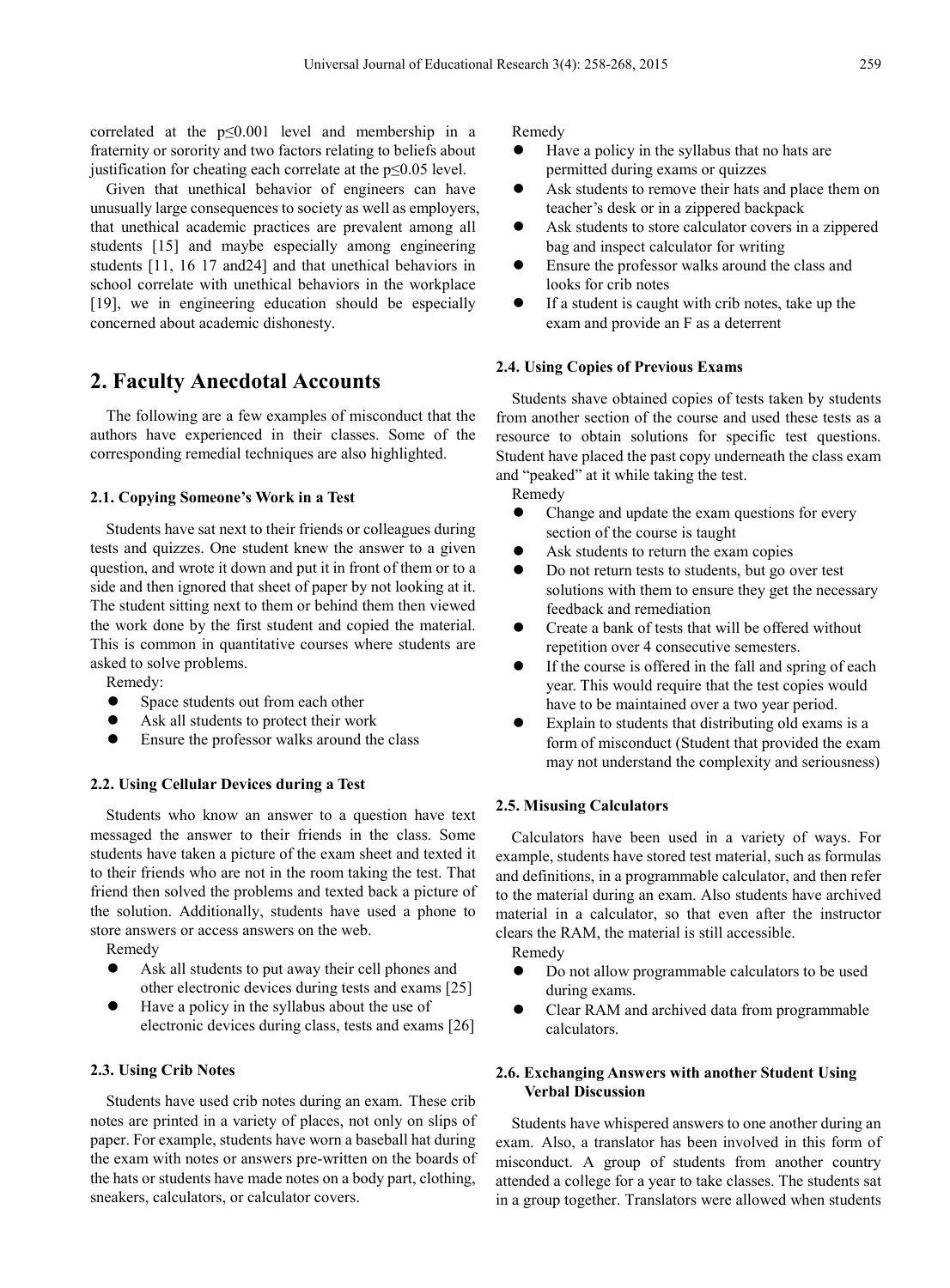were taking exams if needed.

A few problems were observed during exams.

- Students tried to speak to each other and also
- Tried to use their cell phones, saying 'the translator was on the cell.
- Students also said they needed to share each other's translator because out of the group there was only one or two.

Remedy

- Create three (or more) different exams to give out to the entire class so that no one sitting around each other has the same exam
- Space students out so that they cannot see each other's work or speak to each other
- Look at the translator device to make sure it is indeed a translator and not a cell phone or something else
- Clearly mention in the syllabus that anyone caught cheating will receive a zero on the exam and be asked to leave
- Mention in the syllabus that all exams (if applicable) are closed note, book, and no talking or cell phones are allowed in the class
- University policy training on academic dishonesty should be available to professors so they are made aware of the steps needed to follow the academic dishonesty policy
- Professors use 'Turn It In' or similar system through an LMS to check for plagiarism

## **2.7. Taking a test and Cheating at a Supervised Exam Facility**

A student taking a test at the ATTIC (Advising, Tutoring, Testing, International Center), took a picture of a problem and texted it to a student tutor asking him for help. The tutor at the time was in lab, saw the question and started solving the question for the student. To double check if he has the correct answer, he shows the problem to an instructor. The instructor immediately recognizes the question as being on one of his tests, and soon it dawns on him that it is on the test that a student was taking that day at the ATTIC!

Remedy

- Revise or review of test taking rules at the test centers to ensure cellular devices are not misused
- Ensure students are monitored during testing in the facility as they would be in class

#### **2.8. Cheating on Homework**

Cheating is common in homework, even though students are told that identical answers will not be graded and marked incorrect. To get past this problem, students have changed the answers minimally. Sometimes there is not much an instructor can do about it. Also, going on internet and cutting and pasting answers is something commonly seen in assignments. Even with handwritten assignments, students have cheated. For example, one semester an instructor noticed that the handwriting on a homework assignment

dramatically changed after the first two pages because the student cheated. Additionally, students have emailed one another a homework assignment; changed their names and the professor's name (Dr. vs. Prof.) and submitted the homework through LMS (Learning Management System) dropbox as their own.

Remedy

- Ask students to hand write the homework and as a policy, do not accept typed answers
- Scrutinize homework carefully for various forms of cheating
- Use 'Turn It In' in the LMS dropbox which targets plagiarism at a success rate of 97%, notifying the professor that students were "up" to something.
- Reinforce that the university has an academic honor code in place and that syllabus strictly details and enforces no collaboration, plagiarism, or cheating and that all work must represent the student's original work.

## **2.9. Exiting the Classroom during an Assessment to Obtain Answers**

Students have exited the classroom during an exam to obtain answers from fellow student or resource, such as textbook, LMS, or the web.

Remedy

- Only allow students to leave the room if it is an emergency
- Do not allow multiple students to be out of the room simultaneously
- Require that student leaves cellphone with professor before exiting the room
- Hide everything in LMS just in case students are trying to look at information online while taking exam

### **2.10. Exchanging Answers with another Student Using Nonverbal Signals**

Students have used hand gestures to exchange answers during an exam.

Remedy

- Space students out as far as possible
- Ensure the professors monitor students closely during assessments

In addition to the ideas obtained from the professors, in this study, the student's views on cheating are analyzed. A third person survey was created to learn about student cheating trends, motivations and behaviors.

# **3. Student Survey**

An anonymous survey was given to students in all undergraduate and graduate programs at Southern Polytechnic State University in the fall of 2013. Respondents included students from various disciplines and years. The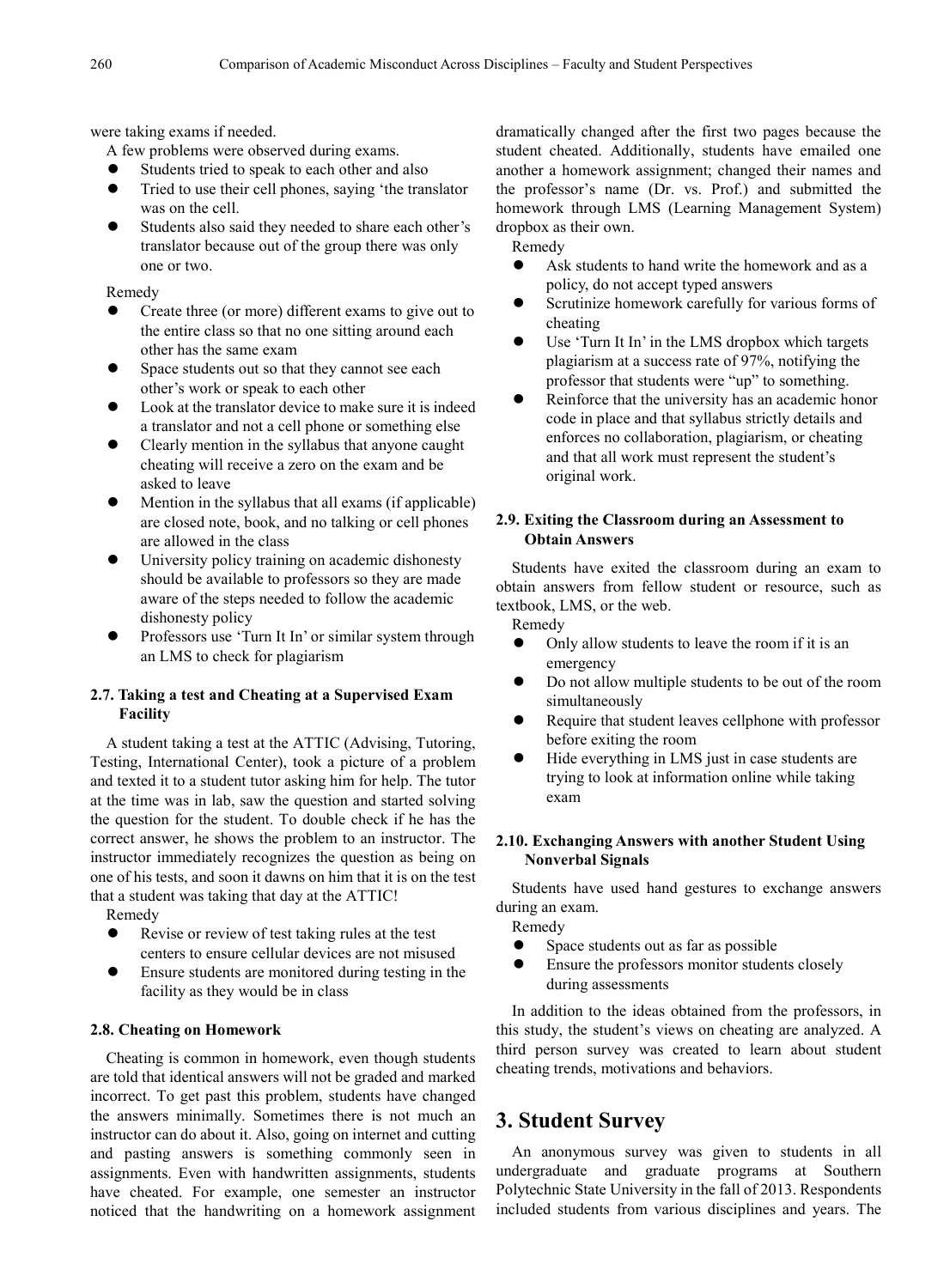idea was to obtain data that could be compared across disciplines and year in college. The survey was written in a third person voice so students did not feel that they were disclosing their personal information. Institutional Review Board (IRB) approval was obtained for this research to ensure that no personal information was revealed and no individual was harmed by publishing these data. Since the survey was anonymous and was written in a third person voice, it was expected that students provided accurate information. Questions from the survey are listed in Table 1.

**Table 1.** Student Survey Question

| What are some of the techniques that students use to cheat in supervised<br>assessments (e.g. tests, quizzes, exams etc.)?                                     |
|----------------------------------------------------------------------------------------------------------------------------------------------------------------|
| What are some of the techniques that students use to cheat in<br>un-supervised assessments (e.g. homework, projects, lab reports, online<br>environment etc.)? |
| What do you think motivates students to cheat in courses?                                                                                                      |
| Do you think students cheat more in required non-major courses than<br>the major courses?                                                                      |
| Are students more likely to cheat in classes if they perceive that<br>cheating is prevalent in a class?                                                        |
| Are students more likely to cheat in elective versus required course?                                                                                          |
| What are the characteristics of a professor/class that keeps students<br>from cheating?                                                                        |
| What do you think deters students from cheating in courses?                                                                                                    |
| Do you think more students cheat in high-value assessments than in low<br>value assessments?                                                                   |
| Is cheating less likely in a course where the instructor is perceived to<br>have high ethical values of their own?                                             |

A total of 233 responses were received. 16%, 19%, 24%, 37% and 5% of the responses received were from freshmen, sophomore, juniors, seniors and graduate students respectively. Additionally, 7%, 9%, 3%, and 82% of the responses received were from the schools of architecture, arts and sciences, computing and engineering and engineering technology respectively. These numbers are somewhat representative of the student population

distribution at Southern Polytechnic State University, but with computing being under-represented.

# **4. Results**

#### **4.1. Techniques Used to Cheat During Supervised Assessments (Survey Question 1)**

Survey respondents were asked to list some of the techniques that students use to cheat during supervised assessments, including tests, quizzes, and exams. A summary of the responses is presented in Table 2 and Figure 1. 28% of respondents either did not respond to this question or were unaware of any technique. The remainder of the respondents reported is aware of one or more techniques.

The two most common techniques reported overall, and amongst sophomores, juniors, seniors, and graduate students, were using unauthorized cellular devices and using prohibited crib notes. Various forms of misconduct related to cellular devices were reported and included using a search engine to locate information on the web and using text and picture messaging to send, receive, or store answers. Additionally, all responses involving crib notes were aggregated. These included notes written on paper, desks, soda bottles, articles of clothing, and students' bodies.

Two other frequently reported techniques included copying answers from another student and using pre-programmed calculators. In fact, freshmen reported copying answers from another student and using prohibited crib notes most often. Pertaining to pre-programmed calculators, the high prevalence of responses is likely related to the survey respondent population, which consists of a large number of undergraduate STEM majors. None of the graduate students surveyed reported the use of a pre-programmed calculator as a known cheating technique.

**Table 2.** Reported Academic Misconduct Techniques Used on Supervised Assessments

|                                                                       | Students reporting knowledge of technique |            |            |             |           |            |
|-----------------------------------------------------------------------|-------------------------------------------|------------|------------|-------------|-----------|------------|
| Technique                                                             | All                                       | Freshman   | Sophomore  | Junior      | Senior    | Graduate   |
| Using unauthorized<br>cellular devices                                | 41% (95)                                  | 38% (13)   | 48% (21)   | 35% (18)    | 48% (39)  | $30\%$ (3) |
| Using prohibited crib<br>notes                                        | 38% (88)                                  | 50% (17)   | 52% (23)   | 29% (15)    | 31% (25)  | $60\%$ (6) |
| Copying from another<br>student                                       | 21% (48)                                  | 50% (17)   | $16\%$ (7) | $15\%$ (8)  | 16% (13)  | $20\%$ (2) |
| Using pre-programmed<br>calculators                                   | 12% (28)                                  | 9% (3)     | 7% (3)     | $21\%$ (11) | 12% (10)  | $0\%$ (0)  |
| Exchanging answers with<br>another student using<br>verbal discussion | 5% (12)                                   | $12\%$ (4) | 7% (3)     | $0\%$ (0)   | $4\%$ (3) | $20\%$ (2) |
| Gaining unauthorized<br>access to assessment                          | 5% (11)                                   | $3\%(1)$   | $2\%$ (1)  | $0\%$ (0)   | 10% (8)   | $10\%(1)$  |
| Exiting the classroom<br>during an assessment to                      | 3% (6)                                    | $0\%$ (0)  | $0\%$ (0)  | $4\%$ (2)   | 5% (4)    | $0\%$ (0)  |
| Exchanging answers with<br>another student using<br>nonverbal signals | $3\%$ (6)                                 | 9% (3)     | $0\%$ (0)  | $0\%$ (0)   | $1\%(1)$  | $10\%(1)$  |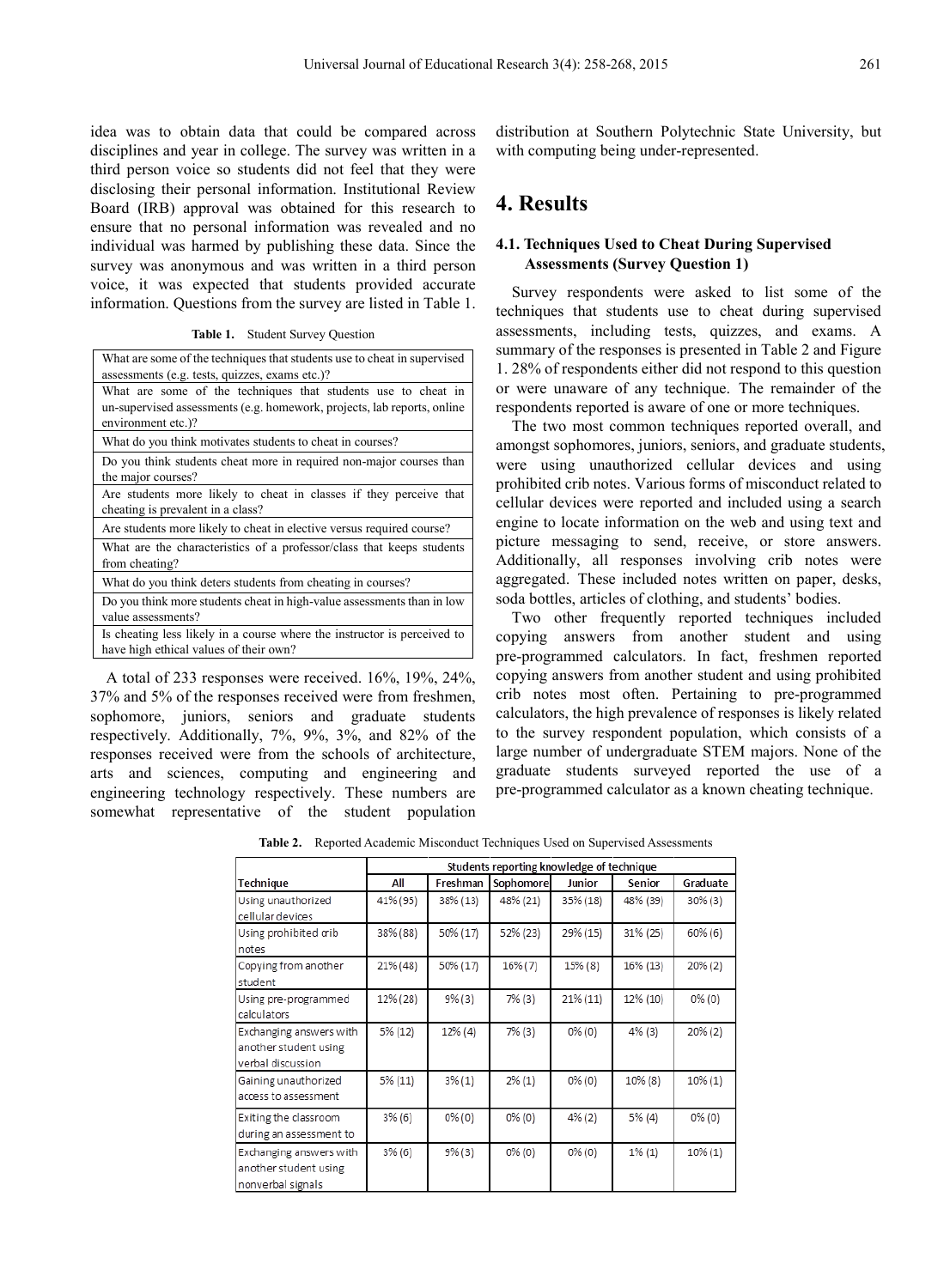

**Figure 1.** Reported Academic Misconduct Techniques Used on Supervised Assessments

Other reported forms of misconduct included exchanging answers with another student using verbal discussion or nonverbal signals during the assessment, gaining unauthorized access to assessment material prior to the assessment, and exiting the classroom during an assessment to obtain answers. Less than or equal to 5% of all of the respondents reported knowledge of each of these techniques. Graduate students more often reported exchanging answers with another student using verbal discussion as a technique than did undergraduates.

The authors of this paper have collectively encountered all of the forms of misconduct mentioned in the survey responses provided by the students. Remedies to these forms are highlighted in the previous section of this document.

#### **4.2. Techniques Used to Cheat During Supervised Assessments (Survey Question 2)**

All responses were sifted through and it was observed that majority of the responses were multiple responses. Qualitative analysis of the responses, first through the creation of a word cloud, indicated the predominance of the following words: internet, google, online, Copying, Together, Collaboration, Answers and these words highlight the major methods used by students to cheat on unsupervised assignments. These assignments include traditional homework as well as projects. All responses could be divided into the following five categories:

a) Internet: These were responses involving the use of the internet as a method to cheat on unsupervised assignments. Responses that had anything to do with the internet, searching online, using computers or smart phones, skyping, or screenshots were all included under this category. A word cloud generated for responses placed under this category is shown below in Figure 2.



**Figure 2.** Word Cloud of all Responses that Were Included in the "Internet" Category was Generated Using Www.Wordle.Com. The Cloud Emphasizes The Frequency And Types of Responses Present in this Category



**Figure 3.** Word Cloud of all Responses that were Included in the "Plagiarism" Category was Generated and Highlights The Frequency and Types of Responses Obtained for this Category

b) Plagiarism: These were responses that had copy, plagiarism, friends, calling friends, having one person do the work and the rest copying, using old/previous assignments and tests, taking pictures of questions and asking friends, unauthorized collaborations, asking friends for answers through phones or social media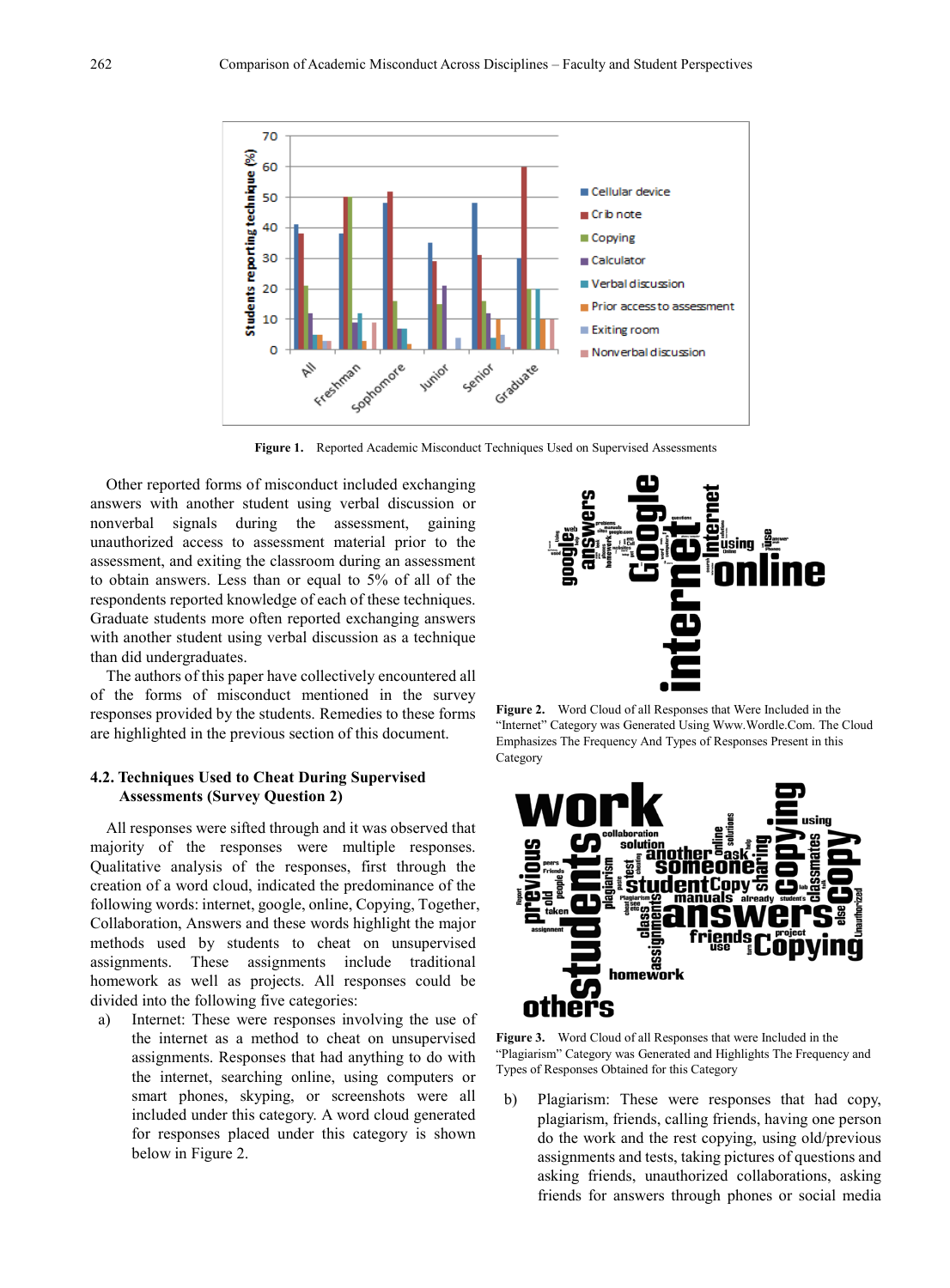sites, and copying from solution manuals found in library or online. A word cloud generated for responses placed under this category is shown below in Figure 3.

c) Collaboration: These were responses that reflected: a true collaboration, not just copying off each other, and included discussion, teamwork, 'instructor said you can work in groups', sharing, using each other's work, asking friends for help in same class, and forming study groups. It was difficult to gauge the differences and accurately categorize some responses between plagiarism and collaboration. When does a collaboration and group study become plagiarism? Do all students in a team work equally? Some of the responses clearly made the distinction while some did not. Responses that had 'call a friend' or 'ask a friend' were assumed to be plagiarism. A word cloud generated for responses placed under this category is shown in Figure 4.



**Figure 4.** Word Cloud of all Responses that Were Placed under "Collaboration"

d) Buy / Pay: This category of responses included buying projects or paying someone to do the homework or project for the student. It also included fabricating data such as lab data. The word cloud shown in Figure 5 highlights the methods and words used to describe these methods.



**Figure 5.** Word Cloud of Responses in the "Pay/Buy" Category

e) Others: These responses included responses such as looked at notes, used the text book and highlighted methods that one would expect a student to use when doing unsupervised work. This is again visually highlighted in Figure 6.



Figure 6. Word Cloud of Responses in "Other" Category

The overall results indicating the modes of cheating are shown in Table 3.

|  |  | <b>Table 3.</b> All Responses after Categorization were Analyzed and Tabulated |  |  |
|--|--|--------------------------------------------------------------------------------|--|--|
|--|--|--------------------------------------------------------------------------------|--|--|

|                         | All $%$ |
|-------------------------|---------|
| Internet                | 32      |
| Plagiarism              | 36      |
| <b>Collaboration</b>    | 17      |
| Pay/buy                 |         |
| <b>Using text/notes</b> | 10      |

It is clear from Table 3 that plagiarism and using the internet are the most predominant methods used by students to cheat on unsupervised assignments. Using the same categories, responses were further sorted based on the year of study of the student. Responses were obtained for freshmen, sophomores, juniors, seniors and graduate students. Results of this analysis are presented in Table 4 and Figure 7.

Some interesting trends are seen as a student progresses through university. The use of internet as a method to cheat on unsupervised assignments seems to predominate in freshman and sophomore years and significantly drops in senior and graduate years. The opposite trend is seen with plagiarism where the use of this method increases as the student moves through the years, peaking in the senior year. This trend may be explained by the increased pressure a senior feels in maintaining a good academic record as well as the pressure of upper level courses and senior projects. The increase in plagiarism may also be due to the senior being more aware of the availability of unauthorized resources such as previous projects/assignments. This trend can also be attributed to the fact that by the time a student gets to the senior level, they have made friends who are willing to help them cheat. They have also learned the techniques that work and those that do not. By this stage they know which techniques can get them caught and which ones are safe.

The use of textbook and notes as resources to do assignments shows an upward trend as the student progresses through college. However, very few seniors reported this as a method of cheating. Traditionally, using textbooks and notes is expected in homework and hence suggesting that as a method of cheating may be attributed to how one perceives or understands what constitutes cheating. Buying or paying to get an assignment done seems to decrease as the student progresses; however it seems to pick up in graduate years.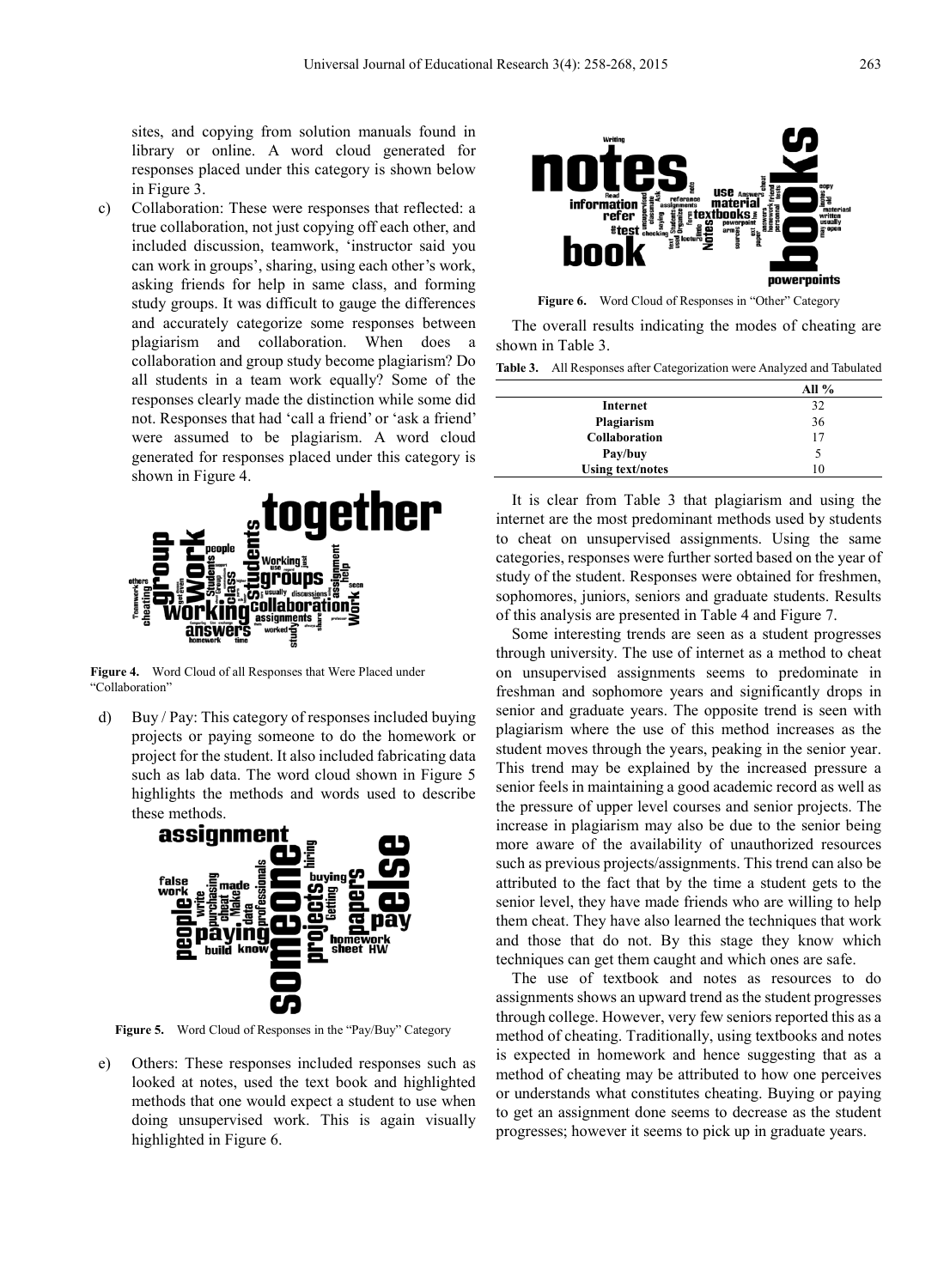| $\%$                    | All | Freshman       | Sophomore | Junior | <b>Senior</b> | Graduate |
|-------------------------|-----|----------------|-----------|--------|---------------|----------|
| Internet                | 32  | 4 <sub>1</sub> | 42        | 40     | 26            | 22       |
| Plagiarism              | 36  | 32             | 40        | 40     | 51            | 39       |
| <b>Collaboration</b>    |     |                | O         | x      |               |          |
| Pay/buy                 |     |                | δ         |        |               | 6        |
| <b>Using text/notes</b> | 10  |                |           |        |               |          |

**Table 4.** Student Responses Categorized by the Year in College



**Figure 7.** Student Modes of Cheating Based on Year in College

## **4.3. What Motivates Students to Cheat in Courses? (Survey Question 3)**

**Table 5.** Qualitative Analysis of Student Responses to "What motivates students to cheat in courses?"

The qualitative analysis of the responses to this question involved creating response categories based on themes observed in the responses, and then assigning responses to the relevant categories. Many responses were found to be relevant to more than one category and therefore were assigned to all relevant categories.

The analysis results are presented in Table 5 and Figure 8. The most frequent source of motivation for cheating suggested by students was the need to improve grades. The underlying reasons for requiring a grade improvement include: to pass the course; to obtain an A; and to meet GPA, scholarship, or financial aid requirements. Other sources of motivation that accumulated more than 5% of the responses (excluding the no response category) include: laziness; stress, fear of failing and pressure from various sources; poor organizational and time management skills; lack of preparation by the student; cheating being viewed as the easier path to being successful for a course; and the course being difficult.

| <b>Response Category</b>                                                                                  | Frequency |
|-----------------------------------------------------------------------------------------------------------|-----------|
|                                                                                                           | (%)       |
| Need to improve grades                                                                                    | 71(23.2)  |
| Laziness                                                                                                  | 38 (12.4) |
| Stress, Fear, Pressure                                                                                    | 28(9.2)   |
| Poor organizational and time management skills                                                            | 26(8.5)   |
| Lack of preparation by students                                                                           | 24(7.8)   |
| I don't know or no response                                                                               | 20(6.5)   |
| Cheating is viewed as the easier way to be successful.<br>for the course                                  | 19(6.2)   |
| The course is difficult                                                                                   | 19(6.2)   |
| Failing to understand what is being taught                                                                | 13(4.2)   |
|                                                                                                           |           |
| The grade is more important than learning the material<br>Poor instruction and/or instructional materials | 9(2.9)    |
|                                                                                                           | 9(2.9)    |
| Course material and assessments are of little value in a<br>work environment                              | 8(2.6)    |
| Lack of integrity                                                                                         | 6(2)      |
| A learning environment that does not discourage<br>cheating                                               | 5(1.6)    |
| What is taught does not correlate well with<br>assessments                                                | 4(1.3)    |
| Absenteeism                                                                                               | 2(0.7)    |
| Too many things to commit to memory for assessments                                                       | 2(0.7)    |
| Immaturity of student                                                                                     | 1(0.3)    |
| Lack of foresight                                                                                         | 1(0.3)    |
| Difficulty coping with demands of life                                                                    | 1(0.3)    |
| <b>TOTAL</b>                                                                                              | 306 (100) |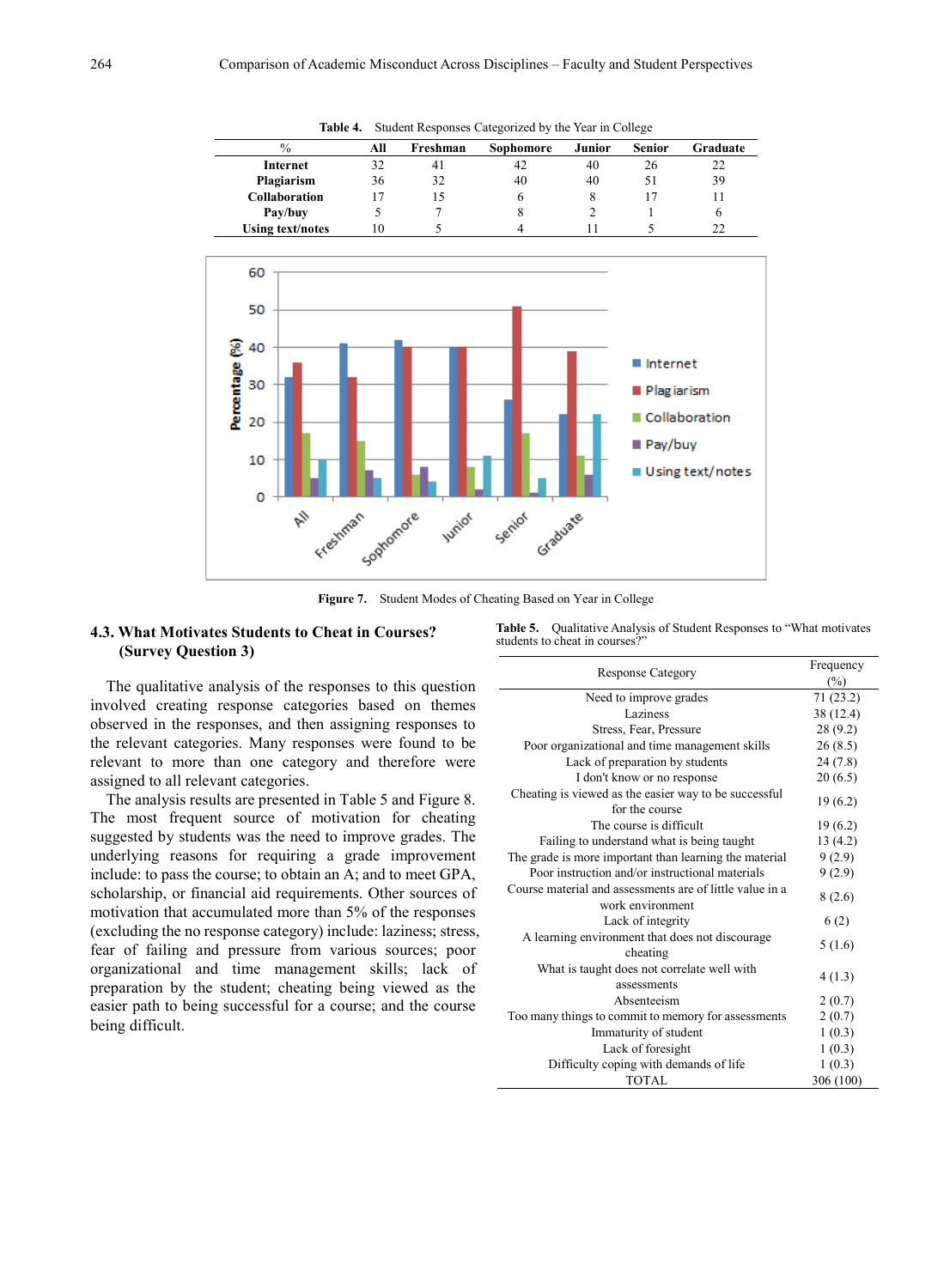

Figure 8. Bar Chart of Student Responses to "What motivates students to cheat in courses?"

# **5. Other Results**

A few other open ended questions, qualitative questions and quantitative questions were asked in the survey. The corresponding results are shown in Figures 9-13.



Figure 9. Student Responses on Whether Students More Likely to Cheat If They Perceive Cheating is Prevalent is Class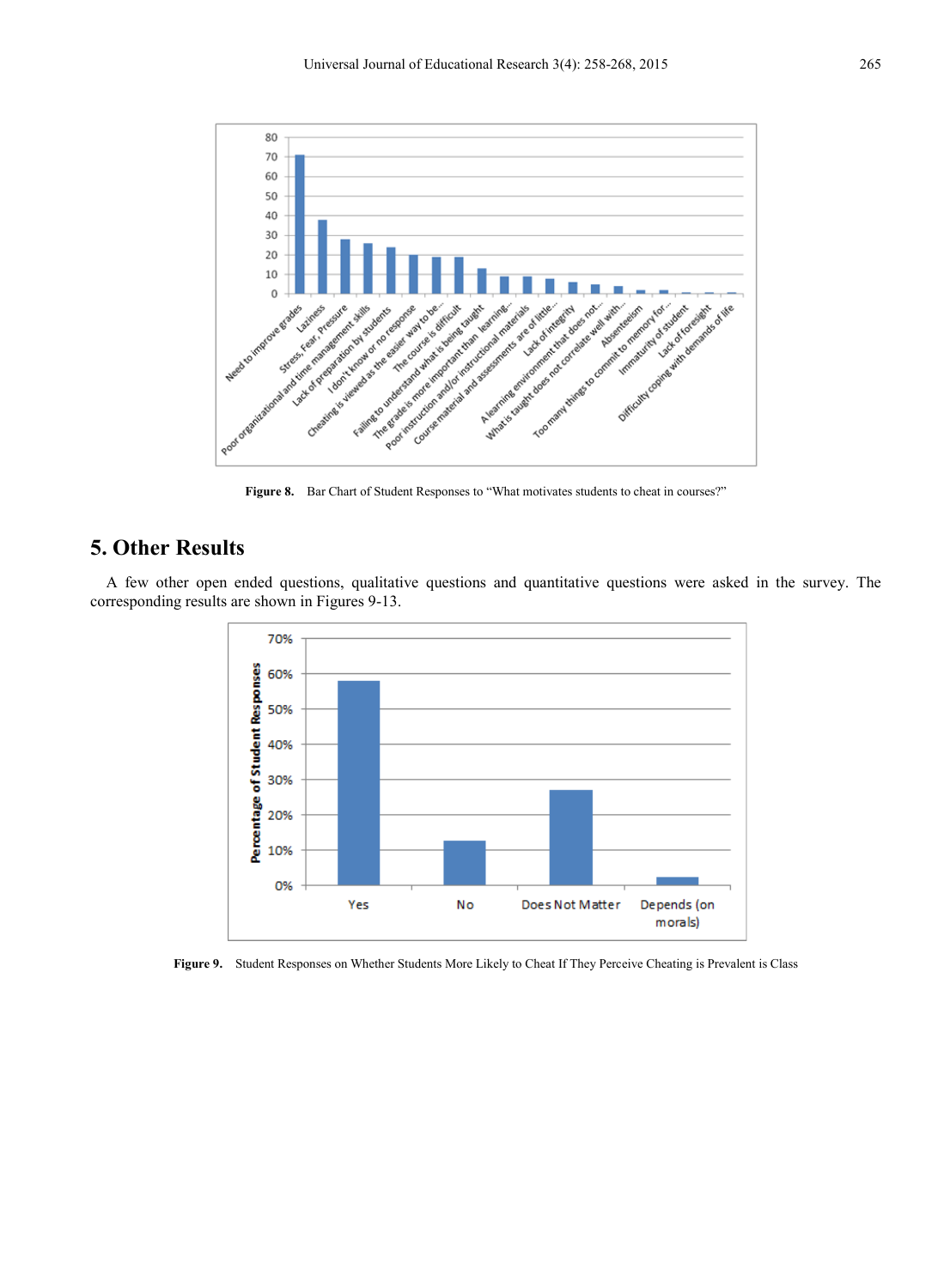



**Figure 10.** Student Responses to the Question of What Deters Students from Cheating



**Figure 11.** Student Responses for The Courses in Which Students are Most Likely to Cheat

**Figure 12.** Student Likelihood of Cheating Depending on the Value of the Assessment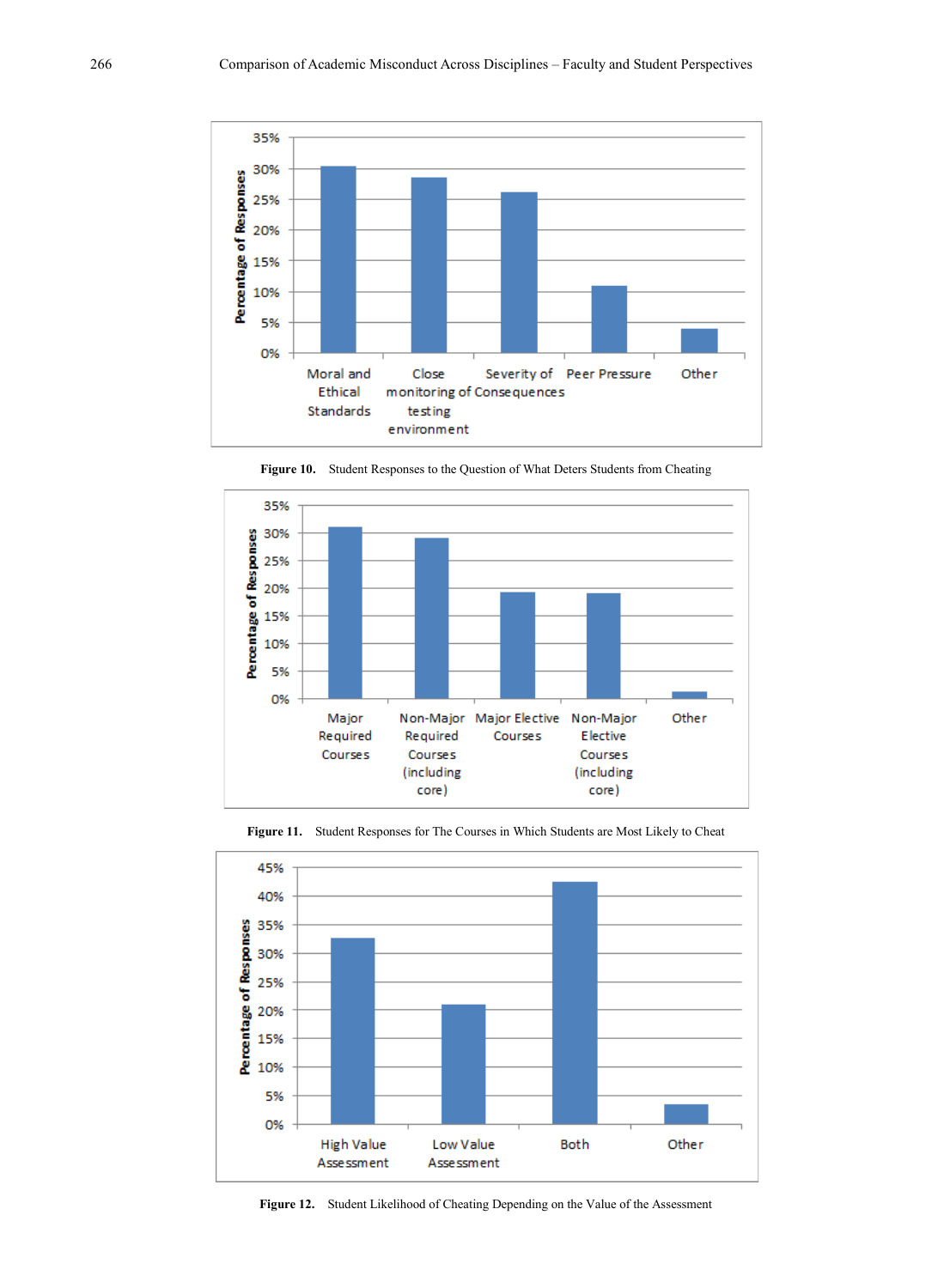

**Figure 13.** Student Responses to Whether Cheating Is Less Likely Where the Instructor is Perceived to Have High Ethical Values of Their own

As seen in Figure 9, when students perceive that cheating is prevalent in class, they are more likely to cheat. This stems from the fear that others might get ahead of them by cheating. While 58% of the students believe that the perception of the ease of cheating can lead to cheating, only 12% disagree with the statement and 27% suggest that cheating would occur regardless of the perception. As seen in Figure 10, the most important factor that deters students from cheating is moral and ethical standards. This is good news because it indicates that teaching good moral and ethical standards might be a better and more effective remedy compared to any other technique. Close monitoring of testing environment and severity of consequences also deters a large number of students. Surprisingly, peer pressure does not deter students from cheating. This might be indicative of the fact that students typically do not report seeing other students cheat. In terms of the type of courses where cheating is more prevalent, the data indicate that students are more likely to cheat in required courses (both major and non-major) compared to elective courses as shown in Figure 11. A student might be tempted to cheat in a required course because they do not have interest in the course. In the elective courses, the percentage is smaller because students choose to take those courses and are therefore naturally interested in learning the subject matter – which decreases the temptation to cheat. This indicates another possible remedy of restructuring the curriculum by creating flexibility and letting students choose their own path. One way to do this might be to have multiple course offerings and options. In terms of the value of the assessment, most students indicate that cheating occurs in both high and low value assessments as seen in Figure 12. Additionally, 47% of the students indicate that cheating is less likely to occur if the instructor is perceived to have high ethical values of their own, shown in Figure 13.

## **6. Discussions**

In the preliminary results, it is observed that students are more likely to cheat in high value assignments. The majority of the students indicate that the perception of the ethical values of the instructor does not determine the level of prevalence of cheating in a class. Most of the students indicate that high moral and ethical standards, close monitoring of testing environments and severity of the consequences deters them from cheating. A high percentage of the students tend to cheat in both major and non-major required classes.

An examination of the motivations for cheating by students reveals that improving grades in order to pass the course; obtain an A; or to meet GPA, scholarship, or financial aid requirements is the most frequent motivation cited by respondents (23.2%). This is consistent with the result reported by Lambert [15], which found that cheating to get a better grade to be a significant factor in their multivariate analysis. This finding may also point to an academic environment in which the rewards for cheating (e.g. passing the course, improving GPA, etc.) are not counterbalanced by the enforcement of appropriate penalties (e.g. failing the course, probation, etc.). 12.4% of respondents also suggested laziness as a source of motivation for cheating. This indicates student apathy towards course content, and may point to a need for professors to encourage student engagement and to highlight the relevance of what is being taught to the future careers of their students. With 9.2% of respondents citing "Stress, Fear, Pressure", 8.5% of respondents citing "Poor organizational and time management skills", and 7.5% citing "Lack of preparation by students," it is apparent that student cheating may also be correlated to students not properly coping with the combined demands of school, work, family, etc. This will lead to increased levels of stress, fear and pressure. While such life-coping skills are often focused on in orientation courses, there may be a need for remediation and monitoring of students beyond their freshman year.